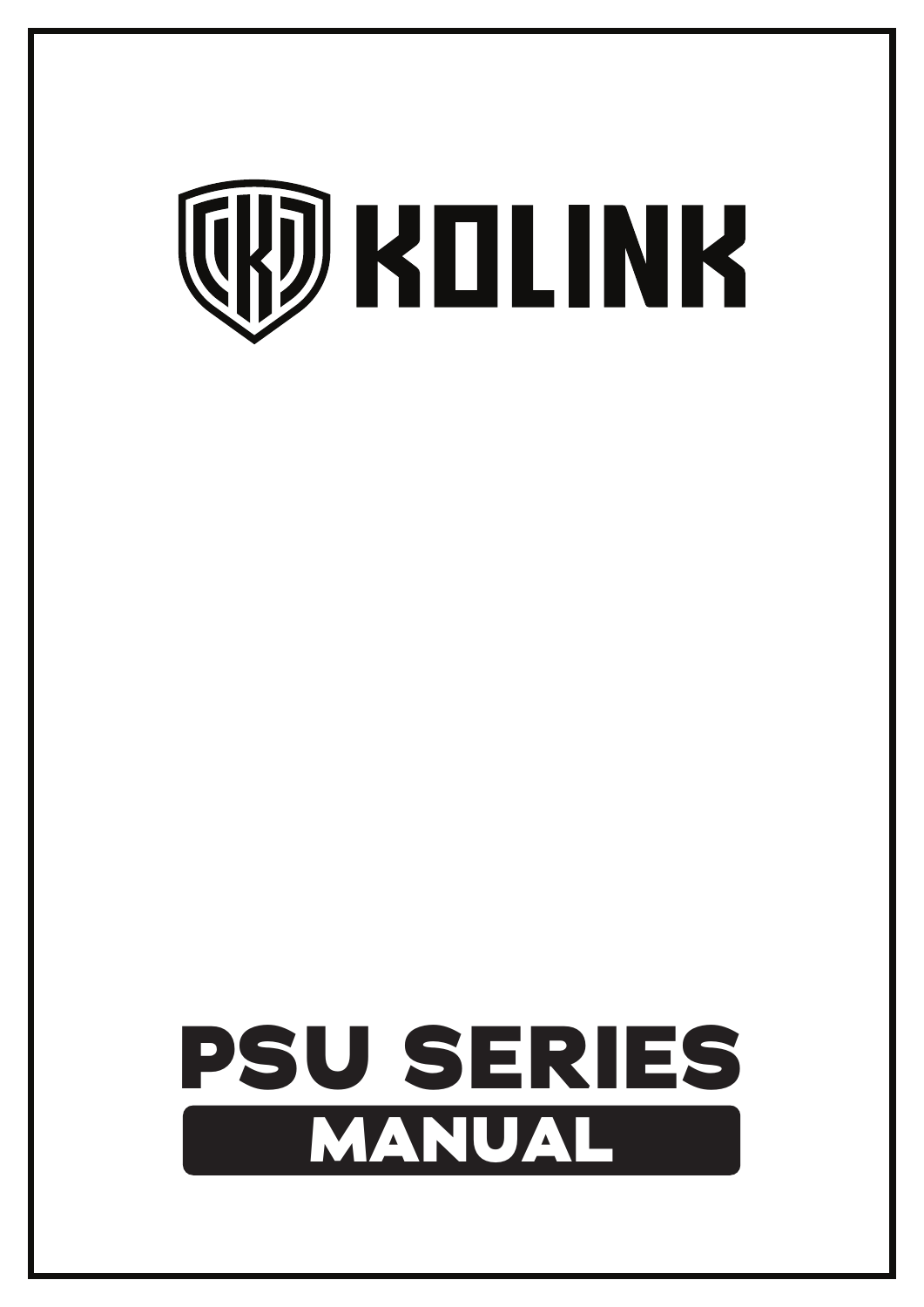# **INTRODUCTION**

We are delighted that you have chosen to use a Kolink power supply in your PC.

Kolink power supplies are designed for complete compatibility for your desktop PC system build or upgrade. With the features to be expected from a quality power supply, it's a great choice for systems where continuous and reliable power delivery and low noise are essential.

Please read and follow all the information contained in these instructions carefully prior to installation. Should you have any further questions, please contact our customer service. See contact information in item Manufacturer's details.

### **SAFETY INSTRUCTIONS**

The power supply is only guaranteed to function properly if the instructions are followed.

**Caution:** Only use original Kolink power cables. Using not Kolink power cables or cables of older power supply unit series may lead to defects!

Connect the power supply directly with a power source. Don't use an outlet power strip.

Never open the power supply case. There is a risk of fatal injury when working on power sources. The electronic components inside the case generate a high voltage that is dangerous to humans. Even after disconnecting the power supply from a power source, some parts still have high voltages. If you notice traces of smoke, damaged cables and exposure to liquids, immediately disconnect the power from the power source and do not use it again.

#### **Please have any and all necessary repairs conducted by an authorized expert! Opening the device voids your warranty.**

- Never handle the power supply with wet or damp hands when in operation.
- Never insert objects into the power supply's apertures/fans.

• Note that the power supply is designed for use indoors in conditions without high levels of moisture in the ambient air. Using the power supply outdoors will lead to serious damage.

• Never work on the power supply while it is connected to a power source. In this case, always set the power switch to "0" and / or disconnect the power plug.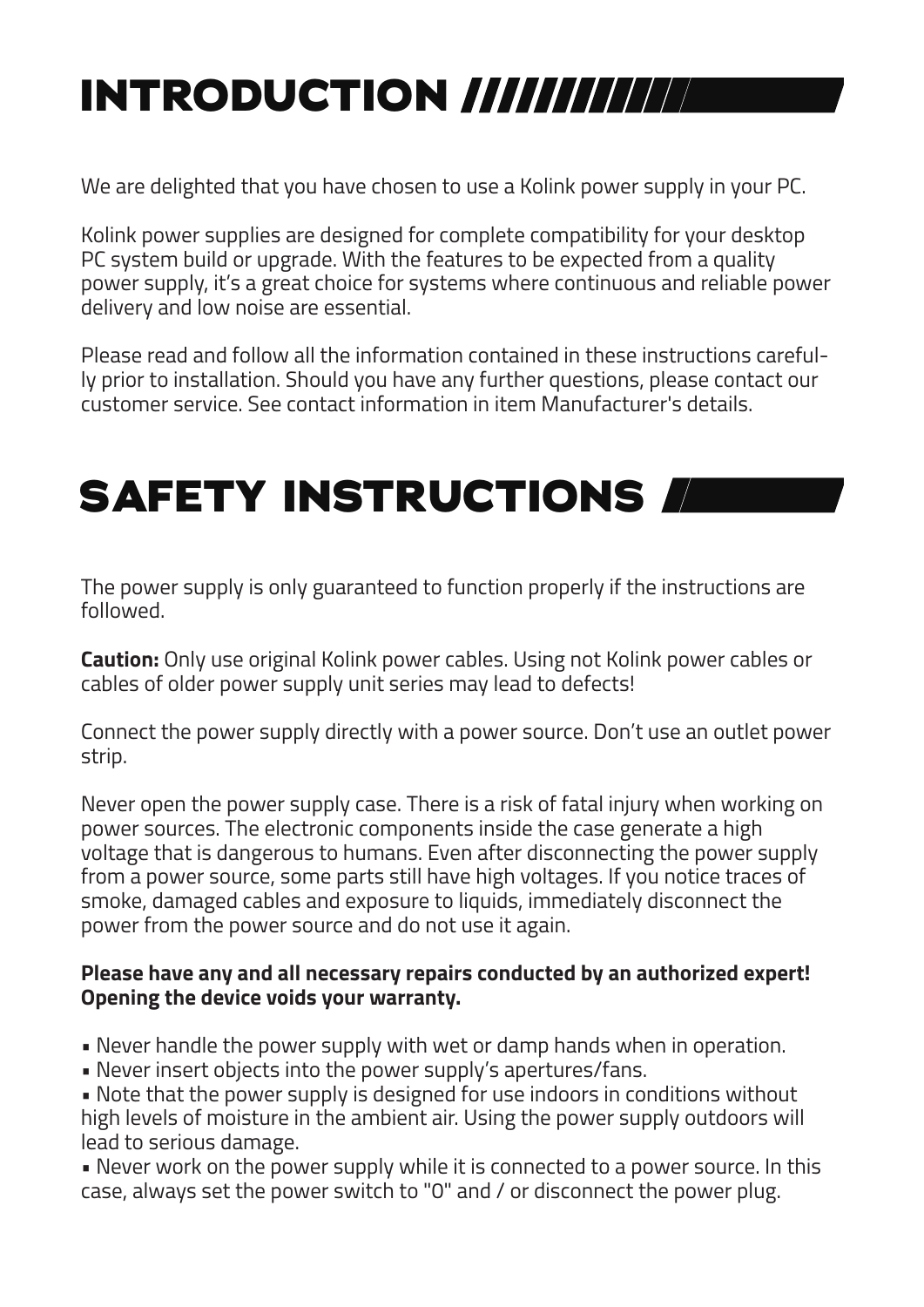• In the event of a short circuit in the device, unplug the AC cable and do not use the device.

Make sure that your PC is not located directly next to a heating system or any other source of heat.

Make sure that your computer case is sufficiently ventilated by means of additional fans; with today's complex and powerful systems a power supply is incapable of dissipating the heat produced in the PC case without additional support.

If you want to clean your power supply, disconnect it completely from the power source and never use a damp cloth or cleaning agent. Clean the power supply from the outside using a dry cloth.

Before using the power supply, allow it to warm up to room temperature for one hour to prevent condensation accumulating in the power supply. support.

If you want to clean your power supply, disconnect it completely from the power source and never use a damp cloth or cleaning agent. Clean the power supply from the outside using a dry cloth.

Before using the power supply, allow it to warm up to room temperature for one hour to prevent condensation accumulating in the power supply.

## **COMPATIBILITY**

Your Kolink power supply has the latest technology and features:

- Continuum, Classic Power and Modular Power Series are ATX12V2.4 standard and are backward compatible with ATX12V2.31 and earlier, as well as ATX 2.2 and earlier systems.
- Enclave and all Core Series support the ATX12V2.31 and are backwards compatible with all earlier ATX12V systems as well.
- 0.99 Active Power Factor Correction provides reliable and clean power.
- A dedicated single +12V rail throughout the ranges offers maximum compatibility with the latest components.
- All of Kolink's power supplies are at least 80% efficient at loads of 10% and greater.
- Continuum, Classic Power, Modular Power, and Enclave Series all come with Over-voltage and over-power protection, under-voltage protection, and short circuit protection to provide maximum safety to your critical system components.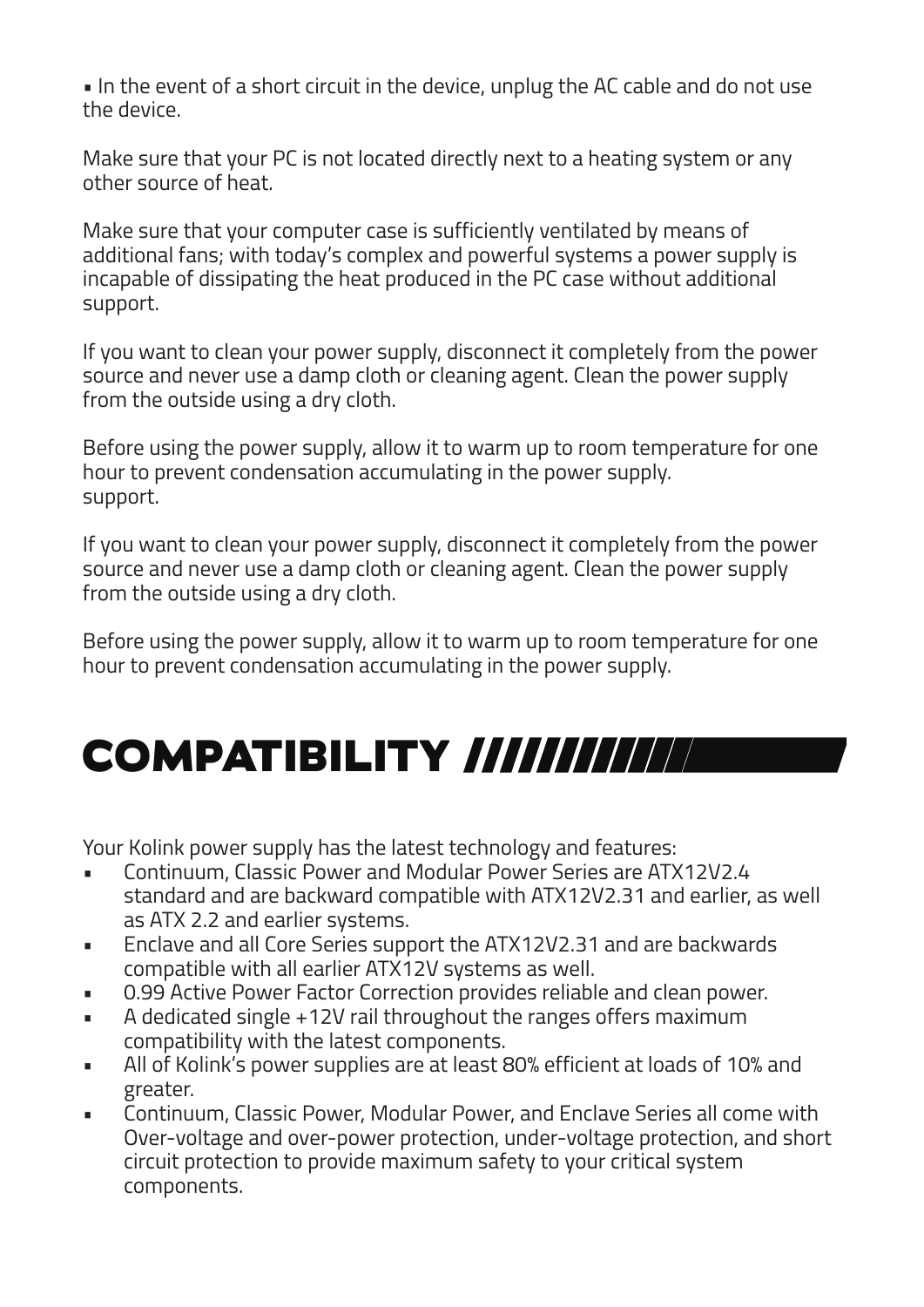• Modular units, such as the Modular Power, Enclave, and Continuum series allow users to remove cables. This makes installation much easier and allows the customer to use only the cables they need, which reduces clutter within the chassis.

## **INSTALLATION**

#### Caution: Please read "Safety instructions" before you begin the installation.

Note: You will need a screwdriver to fit the power supply in your PC. Only use the screws provided. If applicable, first remove your old power supply.

Removing your existing power supply:

- Carefully disconnect your PC from any power sources.
- Disconnect all plugs from the motherboard and all other components and then pull out the power supply carefully.
- Follow the directions in your computer chassis manual and uninstall your existing power supply unit.

Fitting your new Kolink power supply:

- Make sure the power supply's AC power cable is not connected. If it is, disconnect it completely.
- Follow the directions as per your computer chassis manual, and install the power supply with the screws provided.
- Connect the main 20+4-pin power cable. The main 20+4-pin power cable has a detachable 4-pin mechanism in order to support either a 24-pin or a 20-pin socket on the motherboard.

 If your motherboard has a 24-pin socket, you may connect the 20+4-pin main power cable from the power supply directly to your motherboard.

 If your motherboard has a 20-pin socket, you must detach the four-pin cable from the 20+4-pin connector, and then plug the 20-pin cable onto your motherboard without connecting the four-pin connector.

- Connect the peripheral cables, SATA cables, and PCI-Express cables.
	- Connect the peripheral cables to your hard drive and CD/DVD/Blu-ray drives (if present)
	- Connect the SATA cables to your SATA SSD, fan controller, miscellaneous SATA device or hard drive power sockets.
	- Connect the PCI-Express cables to the power connectors of your PCI-Ex press video cards if required.
	- Connect the peripheral cables to any other peripherals requiring a small 4-pin connector.
	- Make sure all the cables are tightly connected (usually there is an audible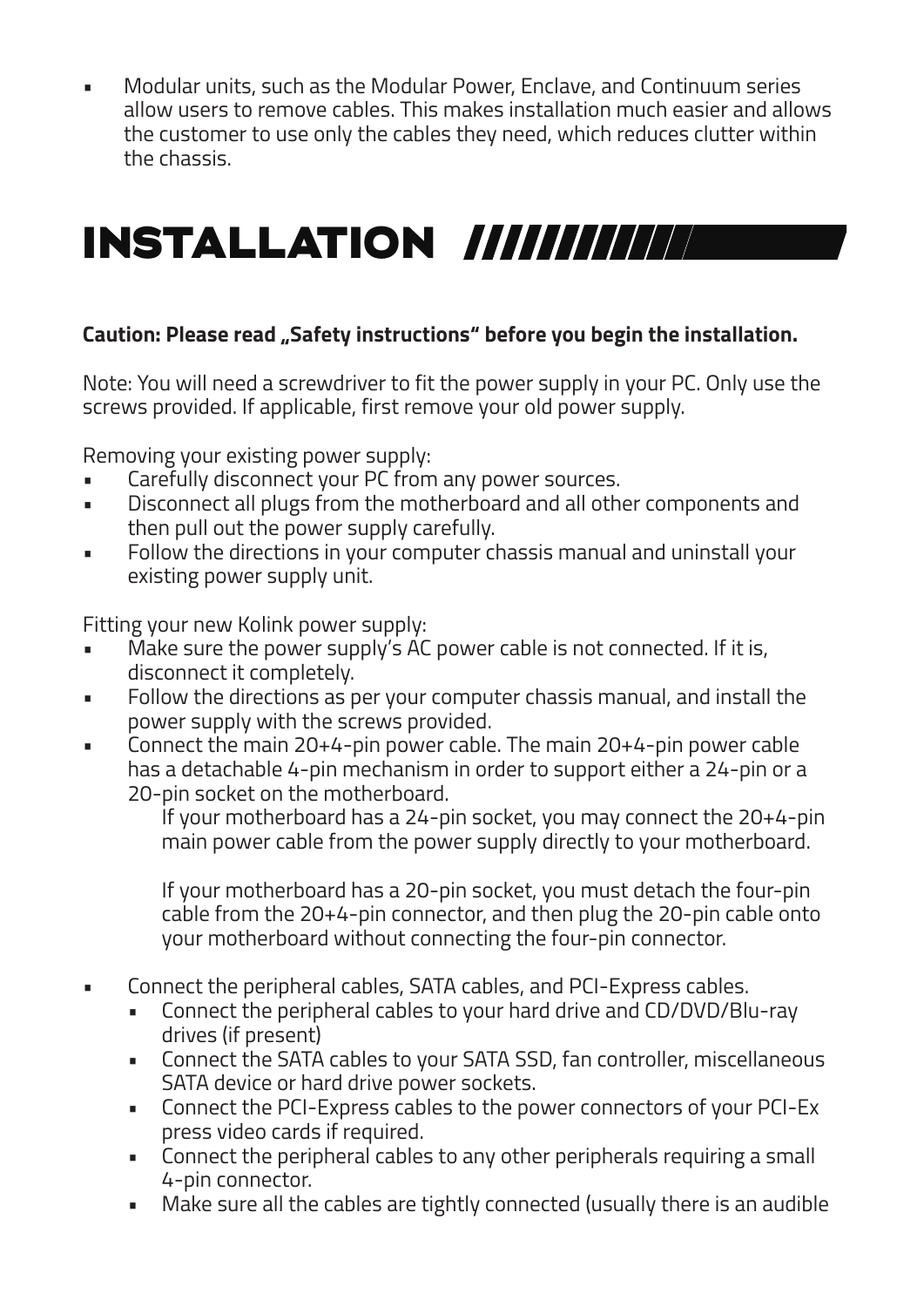click when secure). Be sure to save any unused modular cables for use in the future.

• Connect the AC power cord to the power supply and turn it on by flicking the switch to the ON position (marked with "I").

Congratulations! You have completed the installation of your new Kolink power supply and your system is ready to go!

## **DISPOSAL**

Due to European directives\* you are no longer allowed to dispose of used electrical and electronic devices as unsorted domestic waste. The devices must be collected separately.

The trash can on wheels pictogram indicates the need to dispose of the device separately. Please help to protect the environment and make sure, once you have decided to stop using the device, that you dispose of it responsibly via the correct collection system. In Germany, you are legally\*\* required to dispose of used devices separately, instead of as domestic waste.

Your local waste disposal authority has set up one or more collection points at which used devices from private households in your area can be handed in free of charge. In some cases waste disposal authorities will pick up used devices, even from private households. Please refer to your local household waste collection brochure, or visit your town hall or community administration office, for more information on handing in or collecting used devices in your area.

\* Complies with Directive of the European Parliament and of European Council on waste electrical and electronic equipment (WEEE).

\*\* Corresponds to the law on sale, return and sustainable disposal of electrical and electronic equipment (Electrical and Electronic Equipment Act – ElektroG)

## **MANUFACTURER INFORMATION**

Kolink products are manufactured on behalf of

#### **Pro Gamersware GmbH**

Gaussstrasse 1, 10589 Berlin, Germany

Email: support@kolink.eu www.kolink.eu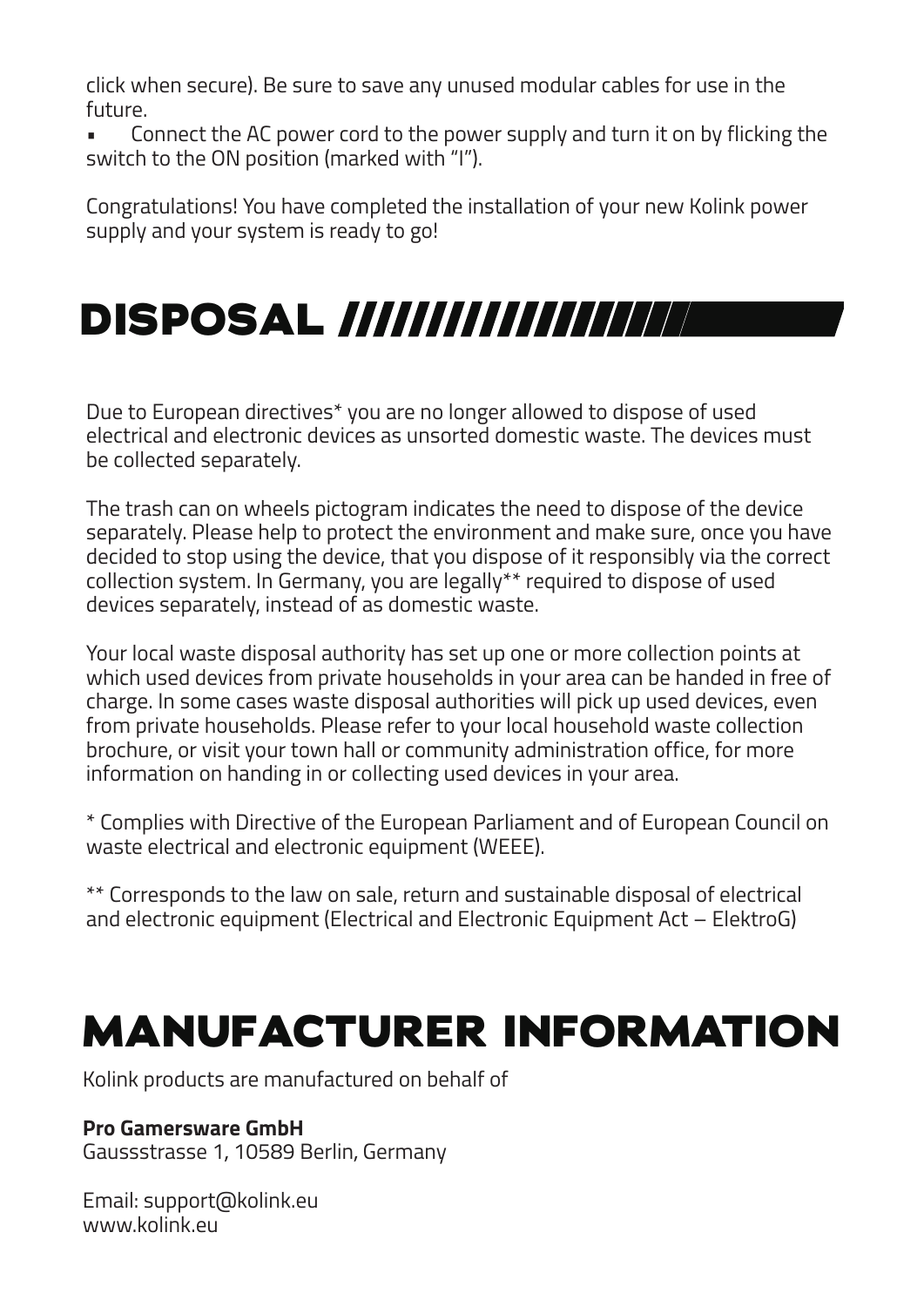## **EINLEITUNG**

Wir freuen uns, dass Sie sich für den Einsatz eines Kolink-Netzteils in Ihrem PC entschieden haben. Kolink-Netzteile sind auf vollständige Kompatibilität für den Aufbau oder das Upgrade Ihres Desktop-PC-Systems ausgelegt. Mit den Eigenschaften, die man von einem Qualitätsnetzteil erwarten kann, ist es eine gute Wahl für Systeme, bei denen eine kontinuierliche und zuverlässige Stromversorgung und eine geringe Lautstärke wichtig sind.

Bitte lesen und befolgen Sie vor der Installation alle in dieser Anleitung enthaltenen Informationen sorgfältig. Sollten Sie weitere Fragen haben, wenden Sie sich bitte an unseren Kundendienst. Siehe Kontaktinformationen in den Artikeldetails des Herstellers.

## **SICHERHEITSHINWEISE**

Die einwandfreie Funktion des Netzteils ist nur bei Beachtung der Hinweise gewährleistet.

#### **Achtung! Verwenden Sie nur original Kolink-Netzkabel. Die Verwendung von nicht Kolink-Netzkabeln oder Kabeln älterer Netzteilserien kann zu Defekten führen!**

Verbinden Sie das Netzteil direkt mit einer Stromquelle. Verwenden Sie keine Steckdosenleiste.

Öffnen Sie niemals das Gehäuse des Netzteils. Bei Arbeiten an Stromquellen besteht Lebensgefahr. Die elektronischen Bauteile im Inneren des Gehäuses erzeugen eine hohe Spannung, die für Menschen gefährlich ist. Auch nach dem Trennen des Netzteils von einer Stromquelle stehen einige Teile noch unter Hochspannung. Wenn Sie Rauchspuren, beschädigte Kabel und Kontakt mit Flüssigkeiten feststellen, trennen Sie das Gerät sofort von der Stromquelle und verwenden Sie es nicht mehr.

#### **Lassen Sie alle notwendigen Reparaturen von einem autorisierten Fachmann durchführen! Durch Öffnen des Geräts erlischt der Garantieanspruch.**

• Fassen Sie das Netzteil während des Betriebs niemals mit nassen oder feuchten Händen an.

- Stecken Sie niemals Gegenstände in die Öffnungen/Lüfter des Netzteils.
- Beachten Sie, dass das Netzteil für den Betrieb in Innenräumen ohne hohe Feuchtigkeit in der Umgebungsluft ausgelegt ist. Die Verwendung des Netzteils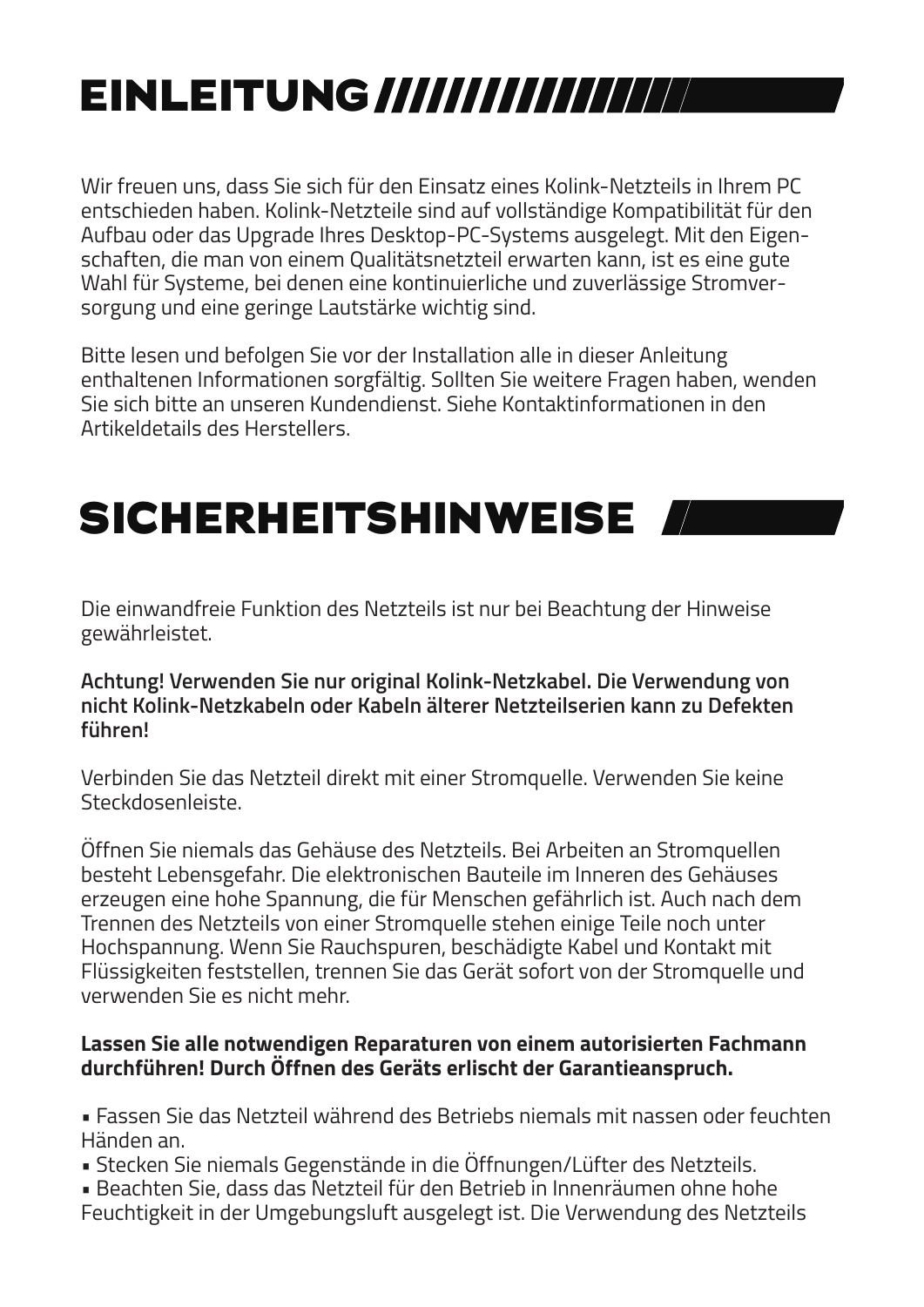im Freien führt zu schweren Schäden.

• Arbeiten Sie niemals an der Spannungsversorgung, während diese an eine Stromquelle angeschlossen ist. Stellen Sie in diesem Fall immer den Netzschalter auf "0" und / oder ziehen Sie den Netzstecker ab.

• Ziehen Sie im Falle eines Kurzschlusses im Gerät das Netzkabel ab und verwenden Sie das Gerät nicht.

Stellen Sie sicher, dass Ihr PC nicht direkt neben einer Heizungsanlage oder einer anderen Wärmequelle steht.

Achten Sie darauf, dass Ihr Computergehäuse durch zusätzliche Lüfter ausreichend belüftet wird; bei den heutigen komplexen und leistungsfähigen Systemen ist ein Netzteil ohne zusätzliche Unterstützung nicht in der Lage, die im PC-Gehäuse entstehende Wärme abzuführen.

Wenn Sie Ihr Netzteil reinigen wollen, trennen Sie es vollständig von der Stromquelle und verwenden Sie niemals ein feuchtes Tuch oder Reinigungsmittel. Reinigen Sie das Netzteil von außen mit einem trockenen Tuch.

Lassen Sie das Netzteil eine Stunde lang auf Raumtemperatur aufwärmen, bevor Sie es verwenden, damit sich kein Kondenswasser im Netzteil ansammelt.

# **KOMPATIBILITÄT**

Ihr Kolink-Netzteil verfügt über die neuesten Technologien und Funktionen:

- Continuum, Classic Power und Modular Power Series entsprechen dem ATX12V2.4-Standard und sind abwärtskompatibel mit ATX12V2.31 und früheren Systemen sowie ATX 2.2 und früheren Systemen.
- Enclave und alle Core-Serien unterstützen ATX12V2.31 und sind ebenfalls abwärtskompatibel zu allen früheren ATX12V-Systemen.
- Die aktive Leistungsfaktorkorrektur von 0,99 sorgt für eine zuverlässige und saubere Stromversorgung.
- Eine dedizierte einzelne +12V-Schiene in allen Baureihen bietet maximale
- Kompatibilität mit den neuesten Komponenten.
- Alle Netzteile von Kolink haben einen Wirkungsgrad von mindestens 80% bei einer Last von 10% und mehr.
- Die Serien Continuum, Classic Power, Modular Power und Enclave sind alle mit Überspannungs- und Überleistungsschutz, Unterspannungsschutz und Kurzschlussschutz ausgestattet, um maximale Sicherheit für Ihre kritischen Systemkomponenten zu gewährleisten.
- Modulare Geräte, wie die Modular Power-, Enclave- und Continuum-Serie, ermöglichen es dem Benutzer, Kabel zu entfernen. Dies vereinfacht die Installation erheblich und ermöglicht es dem Kunden, nur die benötigten Kabel zu verwenden, was das Durcheinander im Gehäuse reduziert.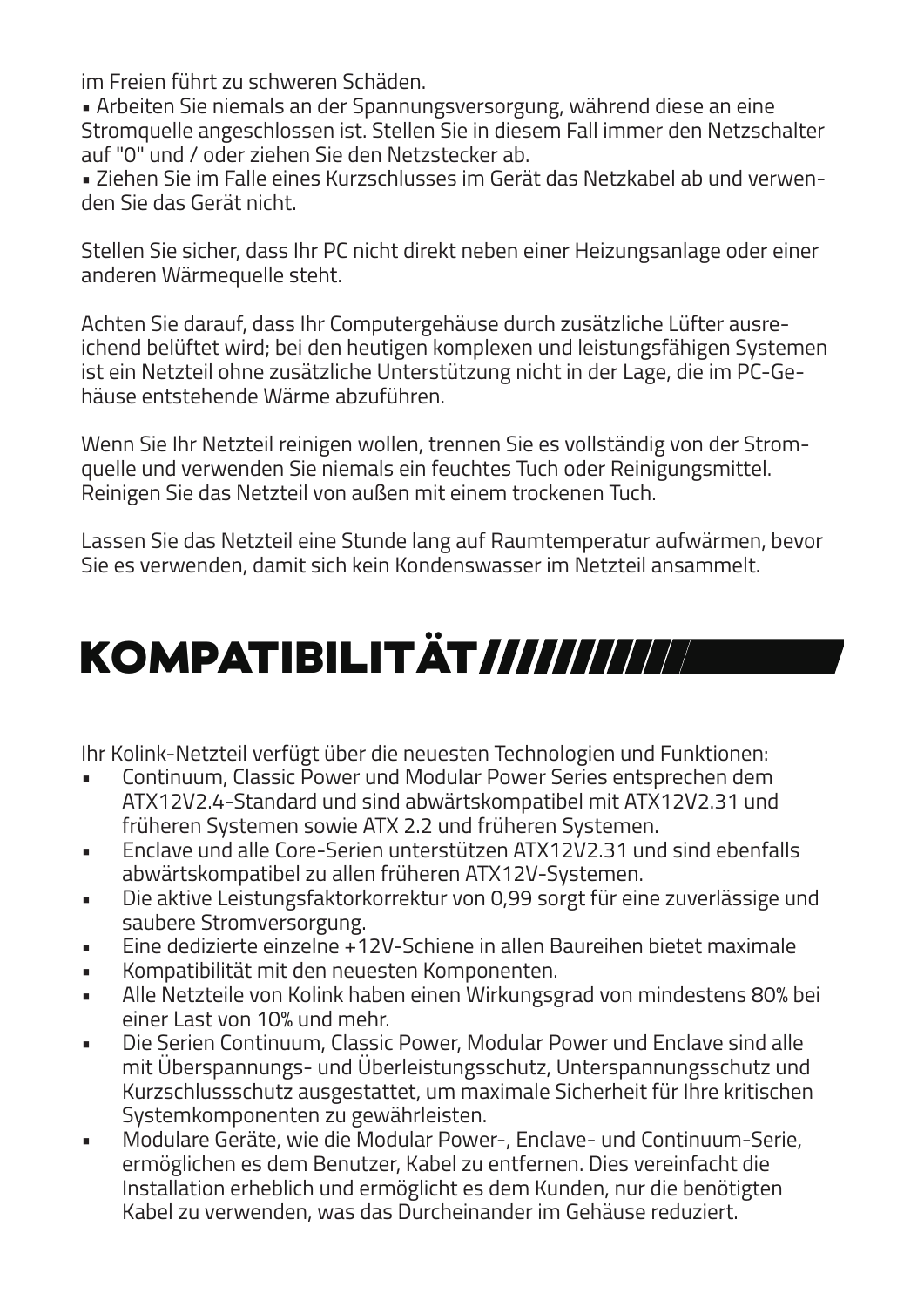# **INSTALLATION**

#### **Achtung! Bitte lesen Sie die "Sicherheitshinweise", bevor Sie mit der Installation beginnen.**

Hinweis: Sie benötigen einen Schraubendreher, um das Netzteil in Ihrem PC zu montieren. Verwenden Sie nur die mitgelieferten Schrauben. Entfernen Sie ggf. zuerst Ihr altes Netzteil.

Entfernen Sie Ihr vorhandenes Netzteil:

- Trennen Sie dazu Ihren PC vorsichtig von allen Stromquellen.
- Ziehen Sie alle Stecker von der Hauptplatine und allen anderen Komponenten ab und ziehen Sie dann das Netzteil vorsichtig heraus.
- Folgen Sie den Anweisungen im Handbuch Ihres Computergehäuses und deinstallieren Sie Ihr vorhandenes Netzteil.

Montieren Sie Ihr neues Kolink-Netzteil:

- Stellen Sie sicher, dass das Netzkabel des Netzteils nicht angeschlossen ist. Wenn es angeschlossen ist, ziehen Sie es vollständig ab.
- Befolgen Sie die Anweisungen im Handbuch Ihres Computergehäuses und installieren Sie das Netzteil mit den mitgelieferten Schrauben.
- Schließen Sie das 20+4-polige Hauptnetzkabel an. Das 20+4-polige Hauptstromkabel hat einen abnehmbaren 4-poligen Mechanismus, um entweder einen 24-poligen oder einen 20-poligen Sockel auf dem Motherboard zu unterstützen.
	- Wenn Ihr Motherboard eine 24-polige Buchse hat, können Sie das 20+4-polige Hauptstromkabel anschließen
	- Schließen Sie die SATA-Kabel an Ihre SATA-SSD, Lüftersteuerung, sonstige SATA-Geräte oder Festplatten-Stromanschlüsse an.
	- Schließen Sie die PCI-Express-Kabel bei Bedarf an die Stromanschlüsse Ihrer PCI-Express-Grafikkarten an.
	- Verbinden Sie die Peripheriekabel mit allen anderen Peripheriegeräten, die einen kleinen 4-poligen Anschluss benötigen.
	- Stellen Sie sicher, dass alle Kabel fest angeschlossen sind (normalerweise ist ein hörbares Klicken zu hören, wenn sie fest sitzen). Bewahren Sie unbenutzte modulare Kabel für eine spätere Verwendung auf.
- Schließen Sie das Netzkabel an das Netzteil an und schalten Sie es ein, indem Sie den Schalter auf die Position ON (mit "I" gekennzeichnet) stellen. Herzlichen Glückwunsch! Sie haben die Installation Ihres neuen Kolink-Netzteils abgeschlossen und Ihr System ist einsatzbereit!